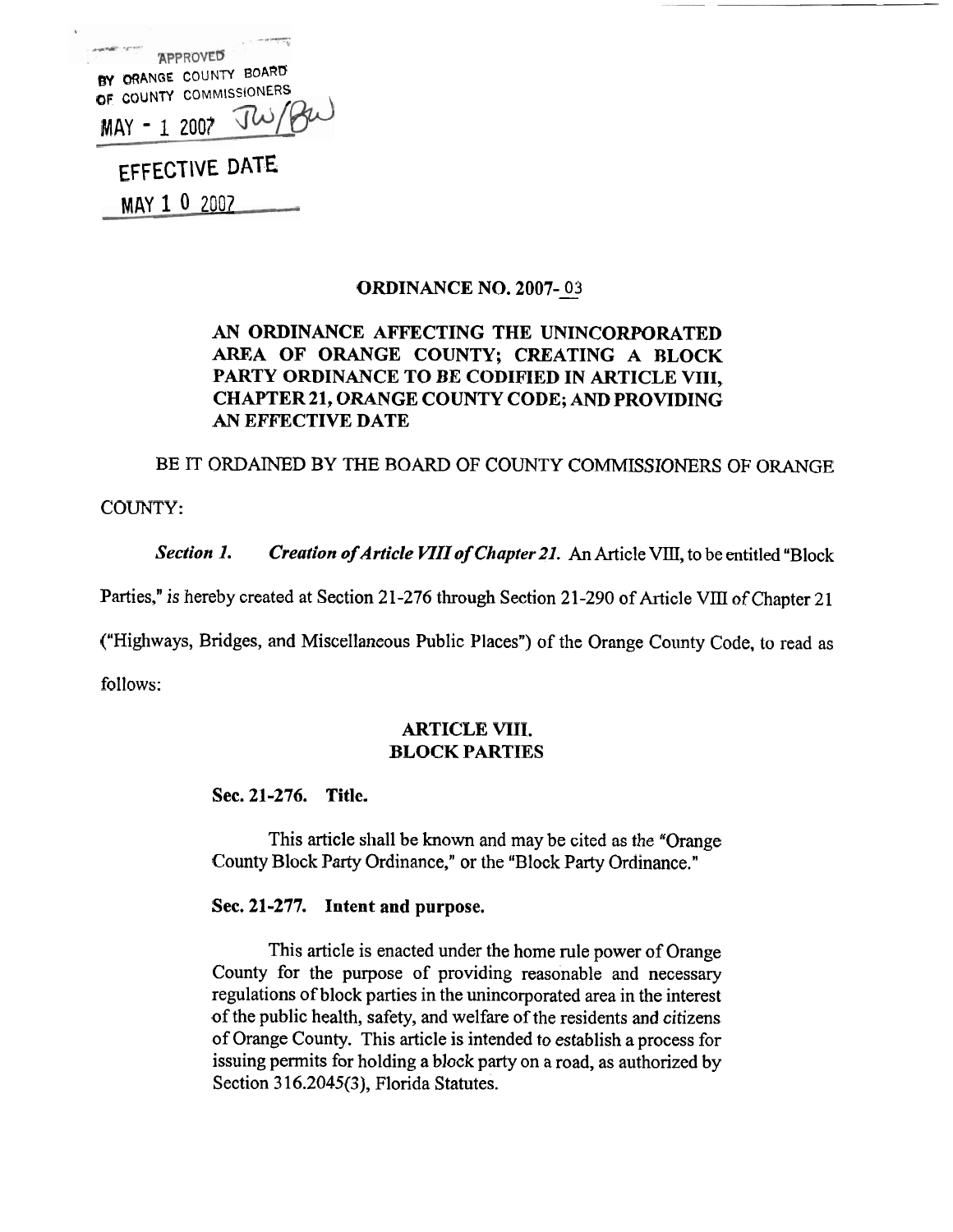## **Sec. 21-278. Definitions.**

For purposes of this article, the following terms and words shall have the following definitions:

*Block party* shall mean a neighborhood social event intended to, and actually, taking place in whole or in part on a road in a residential area, and which obstructs vehicular traffic in a manner described in Section 3 16.2045(1), Florida Statutes. 16.2045(1), Florida Statutes.

*Localstreet* shall mean a local road that is situated completely within the single family residential area where a block party takes place. **A** local street shall not include a collector road. The local road shall mean only the paved portion of the right-of-way. The local road shall not include a private road within the single family residential area where a block party takes place unless the gated communities ordinance so provides or an agreement for traffic law enforcement on private roads has been executed pursuant to Section 316.006(3), Florida Statutes.

*Person* shall mean an individual, partnership, corporation, association, or other entity.

*Single-family residential area* shall mean *an* area consisting of single-family and two-family dwellings, as defined in Section 38-1, Orange County Code.

#### **Sec. 21-279. Permit required; application for permit; fee.**

(a) No person may conduct a block party without a permit having been issued pursuant to an application filed under subsection (b).

**(b) An** application for a permit to conduct a block party must be submitted by an authorized person on a form provided by the Fire Rescue Department and shall have a notarized signature of the person applying for the permit. The application shall be filed with the Fire Rescue Department at least ten (10) calendar days prior to the event. The applicant shall identify the local street or portion thereof where the block party is proposed to take place. Within seven (7) calendar days after receipt of the application, the Fire Rescue Department shall approve the permit, with or without conditions, or deny the permit. If the application is denied, the reasons for denial shall be stated in the denial notice. Before making a decision regarding the application, the Fire Rescue Department shall distribute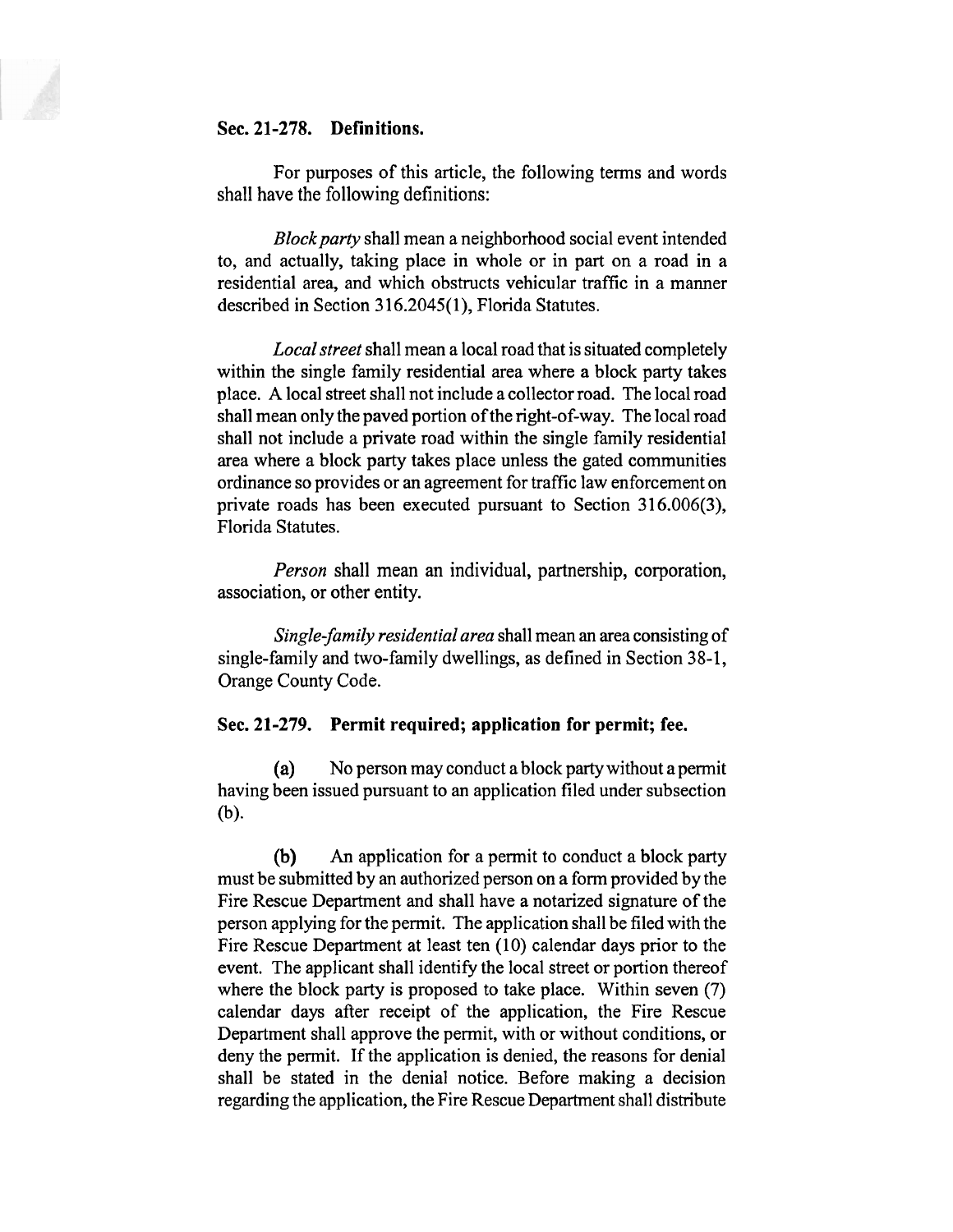copies to the Orange County Sheriffs Office, the Public Works Department, the Risk Management Division, the Zoning Division, and any other Department or Division the Fire Rescue Department deems appropriate. Those other offices, departments, and divisions shall review the application and forward their comments and recommendations to the Fire Rescue Department in a timely manner for consideration in determining whether to approve or deny the application. If issued, such a permit shall be valid only for the date and time period for the event as set forth in the permit. The permittee, not the County, shall be responsible for supplying cones, barricades, regulating traffic, or for notifying affected individuals that the block party is scheduled to take place. Moreover, the County shall not be responsible or liable for any injury, death, or damage to property that may occur during the course of the block party. The permittee and participants shall be responsible or liable for, and shall indemnify and hold the County harmless for, any such injury, death, or damage, and they shall assume all risk of holding and participating in the block party in the local street.

(c) A non-refundable application fee of Twenty-Five Dollars (\$25.00) to defray the costs and expenses of reviewing the application shall be included with the application.

#### **Sec. 21-280. Requirements for conduct of block party.**

A block party shall be subject to the following requirements:

(a) The block party shall take place only within a singlefamily residential area;

(b) The block party permit shall be posted in a conspicuous location where the block party takes place;

 $(c)$  If the neighborhood where the block party is planned is governed by a mandatory homeowners association, the applicant for the permit may be the Association, acting through its representative Board of Directors, or one or more neighborhood residents. If the neighborhood is not governed by a mandatory homeowners association, the applicant shall be one or more neighborhood residents. All applications shall be accompanied by a petition of nonobjection to the block party that has been signed by at least a majority of the persons residing in the homes on the local street where the block party is planned to take place;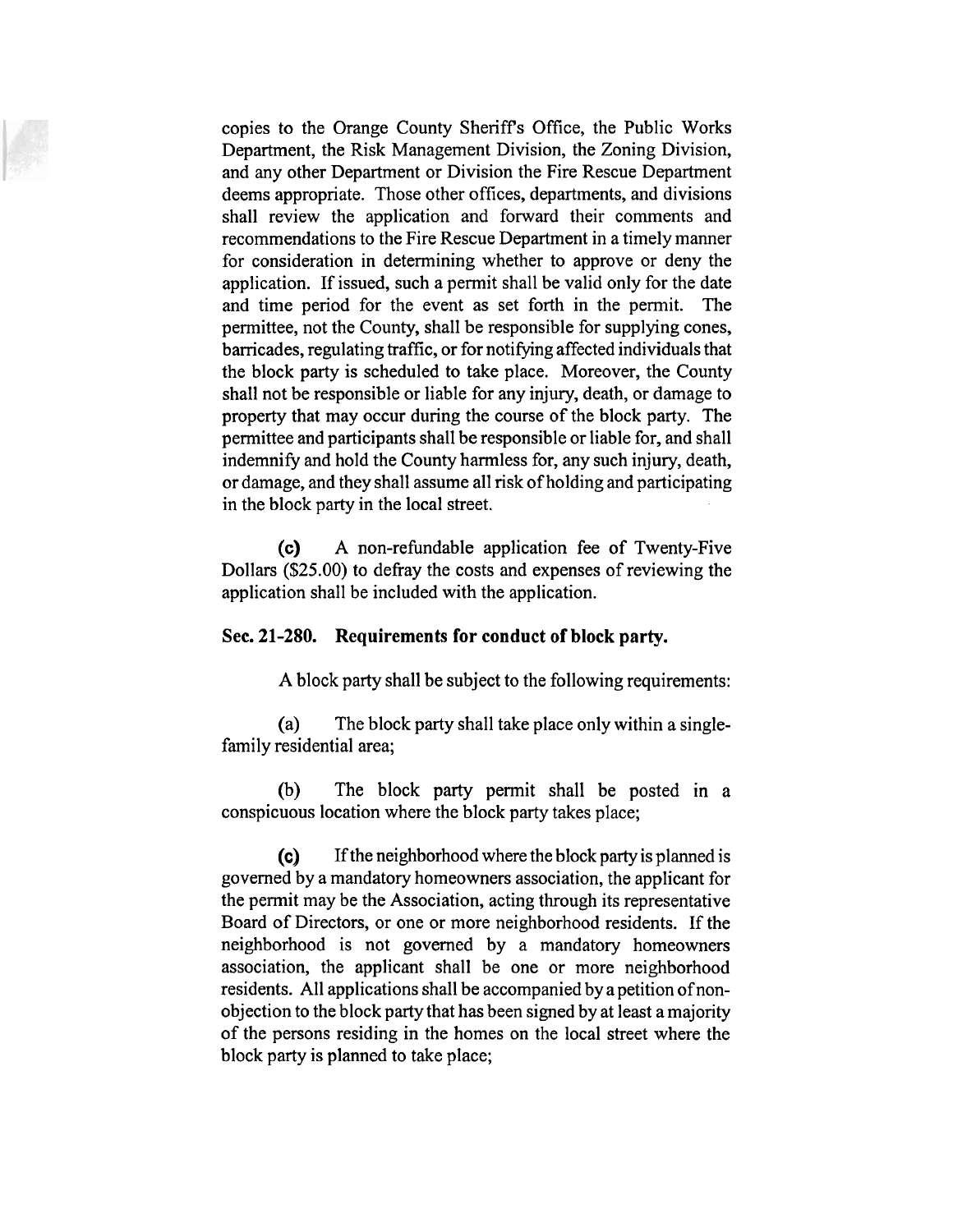(d) The road where the block party takes place shall be a local street;

(e) A block party shall not take place on a particular road more than four times per calendar year;

(f) Whenever possible, the block party shall take place in a cul de sac;

 $(g)$  The block party shall begin no earlier than 10:00 a.m. and shall end no later than 10:00 p.m. the same day; except that a block party that begins on December  $31<sup>st</sup>$  shall end no later than 1:00 a.m. on January 1<sup>st</sup>;

(h) The block party shall not be open to the general public; (h) The block party shall not be open to the general public;

 $(i)$  An admission fee shall not be charged or solicited to attend the block party; party;

(j) The anticipated attendance shall not equal or exceed one hundred (100) persons at any point in time;

(k) Alcoholic beverages shall not be permitted, served, or consumed on the local street; (k) consumed on the local street;

(I) The permittee shall control the parking of motor vehicles so as not to create a hazard or an unsafe condition adjacent to or near the location of the block party, shall place cones, a movable barricade or the like at the site of the local street where the block party takes place, and shall ensure that no motor vehicles, inflatables, tents, canopies, banners, stages, and/or fixed barriers obstruct access to the street for a width of at least fourteen  $(14)$  feet, and a vertical distance of at least thirteen and one-half  $(13-1/2)$  feet;

(m) In accordance with Section 316.2035, Florida Statutes, the local street that is used for the block party shall not be disturbed or damaged, and structures shall not be affixed to it;

(n) Commercial activity by commercial vendors shall not (n) Commercial activity by commercial vendors shall not be conducted on be conducted on the local street, sidewalk, or other right-of-way where the block party takes place;

(o) Sound amplification equipment or similar devices shall be permitted, subject to, and in compliance with, the Noise and Vibration Control Ordinance. If live entertainment is proposed, the Ordinance. If live entertainment is proposed, the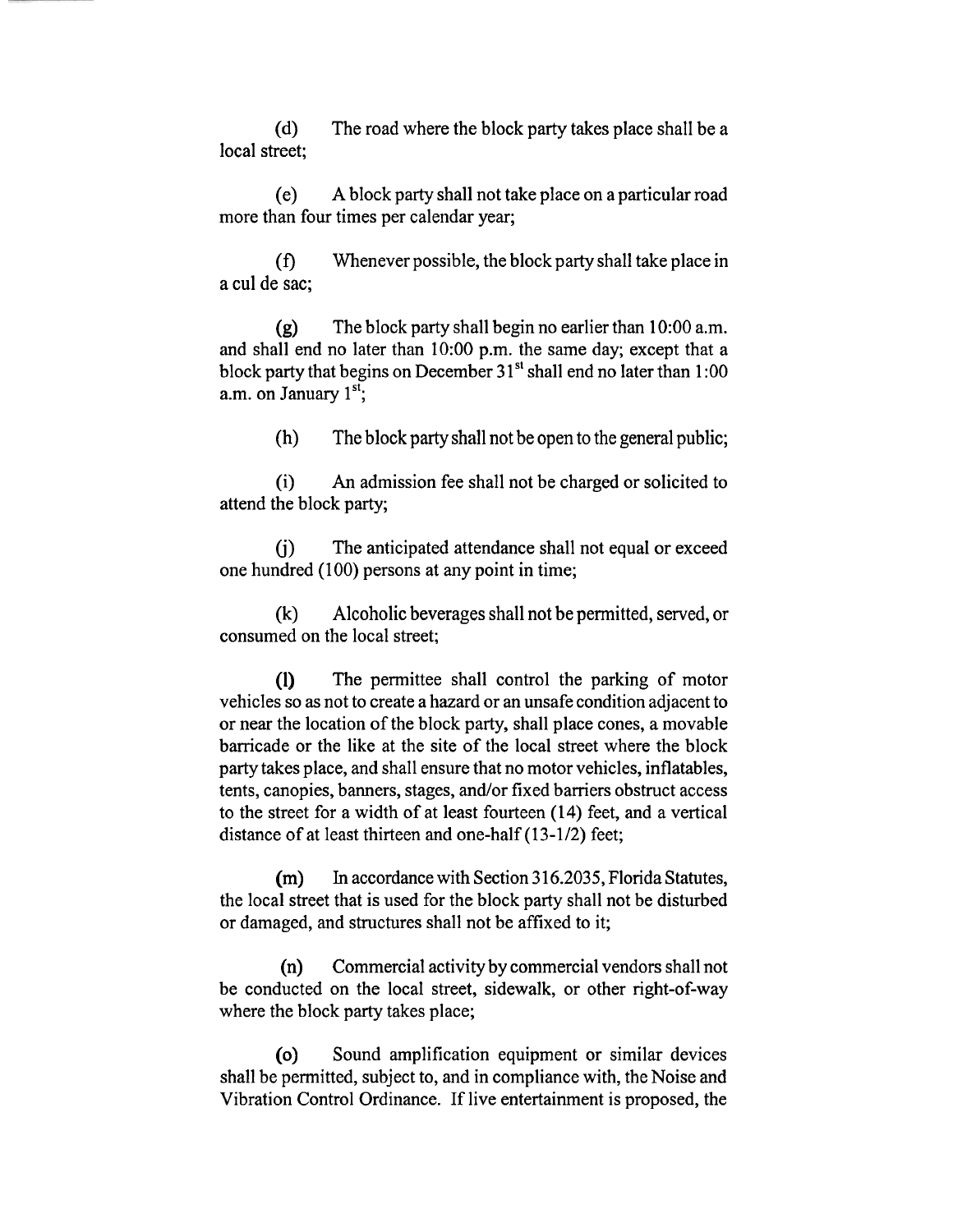applicant shall describe the nature of that entertainment in the applicant shall describe the nature of that entertainment in the application. Depending upon its nature, the County may prohibit the live entertainment, or approve it with conditions;

(p) The block party shall be subject to the conditions of the block party permit, if any; and

(q) The block party shall be subject to all other applicable laws and ordinances, except that the public assembly ordinance shall not apply to a block party.

## **Sec. 21-281. Suspension or revocation of permit.**

The Fire Rescue Department may suspend or revoke a block party permit if it learns or finds that the block party is being conducted in a manner contrary to the permit or to any of the provisions of this article.

## **Sec. 21-282. Rules and regulations.**

The Board of County Commissioners may enact reasonable rules and regulations to implement the provisions of this article.

# **Sec. 21-283. Penalties; remedies.**

(a) **A** person who conducts a block party or causes a block party to be conducted in violation of this article may be punished as provided in Section 125.69, Florida Statutes, and Section 1-9, Orange County Code.

(b) In addition to the penalties described above, Orange (b) In addition to the penalties described above, Orange County may institute any appropriate action or County may institute any appropriate action or proceeding to enjoin, prevent, restrain, correct, or abate a violation of this division. To the extent not inconsistent with Florida law, a violation of this division shall be subject to an injunction, temporary or permanent, without the necessity of a showing of irreparable harm.

**Secs. 21-284** - **21-290. Reserved.**